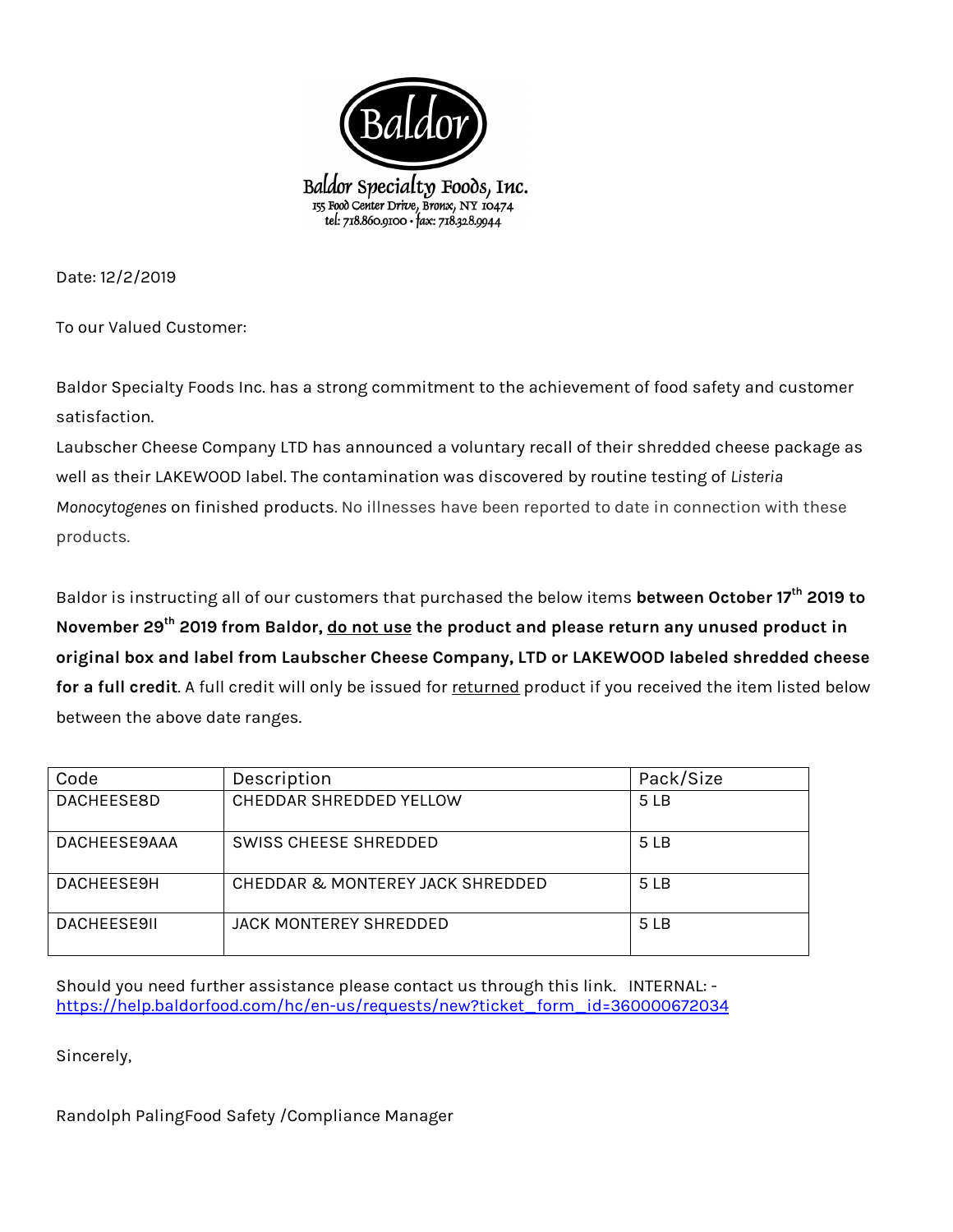## **Laubscher Cheese Company, LTD 1468 North Perry Highway Mercer, PA 16137**

## **URGENT RECALL November 29, 2019**

#### **PROCESSED BY: Laubscher Cheese Company, LTD RECALLED BY: Laubscher Cheese Company, LTD**

Dear Burris-Honor Foods, LLC.:

Laubscher Cheese Company, LTD is voluntarily recalling all shredded cheese packaged by Laubscher Cheese Company, LTD and under the LAKEWOOD label dating back to October 9, 2019 due to sampling results showing a potential to be contaminated with Listeria monocytogenes, an organism which can cause serious and sometimes fatal infections. Symptoms of Listeria monocytogenes may include: fever, vomiting, and diarrhea. Though there have been no reports of illness at this time, the firm has decided to recall all shredded cheese to proactively take all precautionary measures to ensure the safety of its product and you, our customer. Laubscher Cheese Company, LTD determines this recall to be in the best interest of good business and health practices due to the nature of Listeria Monocytogenes.

See Below for a complete list of products being recalled and an example of the brand logo.

This recall notice from Laubscher Cheese Company, LTD is notifying you as our customer, but is requesting you to please perform the following activities:

- Conduct sub-recalls by notifying all of your customers of the recall and request return of recalled products. This recall should be conducted to the consumer level.
- Please examine your inventory immediately for any shredded cheese shipped to you by Laubscher Cheese Company, LTD with a package date (stamped in the bottom right corner on the front of each bag) between the dates of October 9, 2019 and November 25, 2019. The packaging date is also located on each case.
- Immediately discontinue use and distribution of all Laubscher Cheese Company, LTD or LAKEWOOD labeled shredded cheese until further notice is given.
- Promptly complete the attached recall response form even if you have no product to return.
- Send the attached response form to Laubscher Cheese Company, LTD (response details at the bottom of the return form).

Please **PROMPTLY RETURN** all Laubscher Cheese Company, LTD or LAKEWOOD labeled shredded cheese products for credit.

**This recall is being made with the knowledge of the Food & Drug Administration. Your cooperation and prompt response to this notice is appreciated.** If you have Customer Service-related questions please contact *Laubscher Cheese Company, LTD* (7:30am-3:30pm EST) at (800) 798-4015 or (724) 475-4015.

Laubscher Cheese Company, LTD is taking immediate and corrective actions, and we look forward to once again continuing to provide you, our valued customer, with consistent, safe product. Laubscher Cheese Company, LTD thanks you for your understanding and your support, and apologize for the inconvenience.

Sincerely, *Kent McQuaid, President Kevin Watts, Vice President* Laubscher Cheese Company, LTD 1468 North Perry Highway, Mercer, PA 16137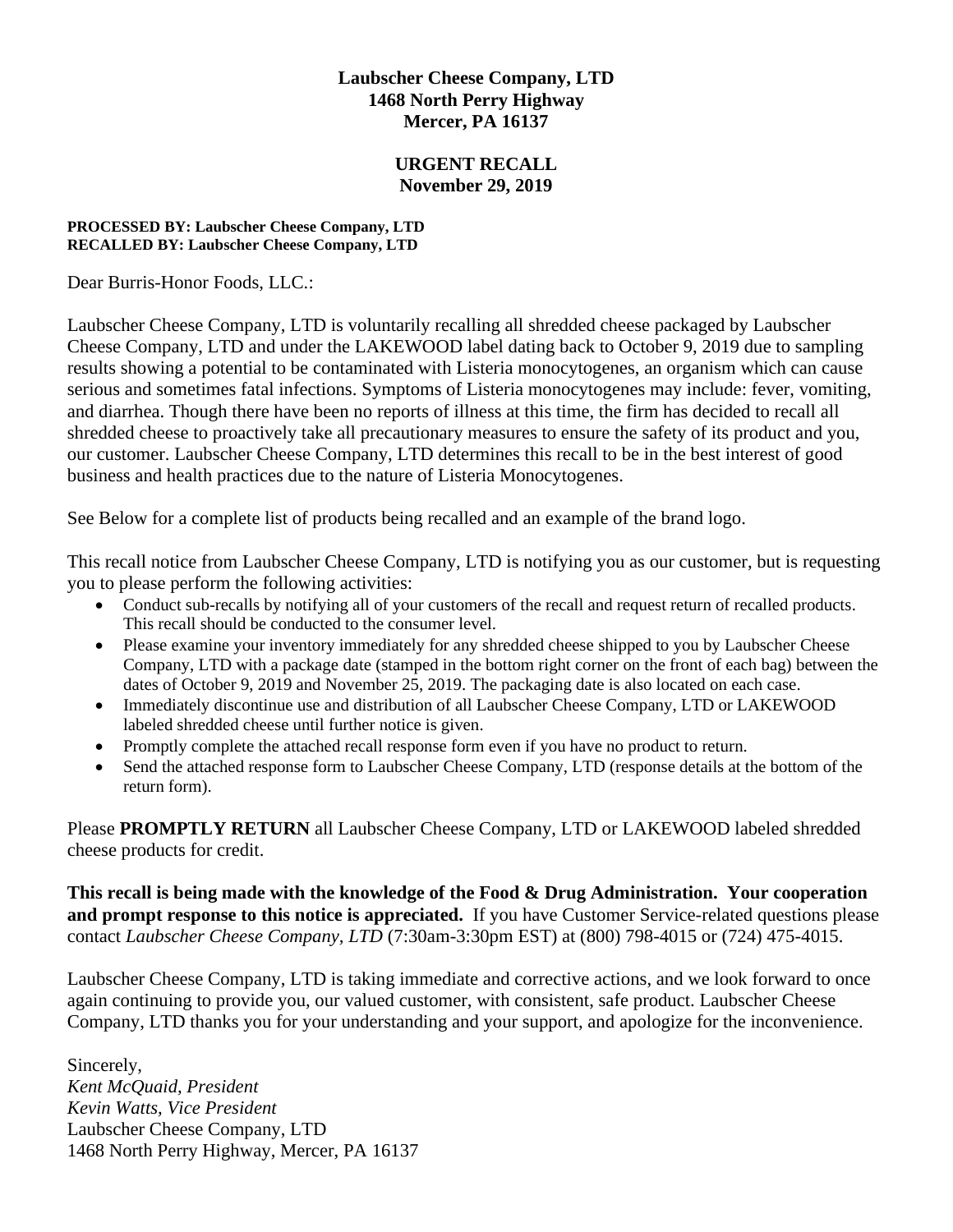| <b>Recall Issued by</b>                                                     | Laubscher Cheese Company, LTD<br>1468 North Perry Highway, Mercer, PA 116137                                                                                                                                                                                                                                                                                                                                                                                                                                                                                                                                                                                                                                                                                                                                                                                                                                                                                                                                                                                                                                                                                                                                                                                                                                                                                                                                                                                                                                                                                                                                                                                                                                                                                                                                                                                                                                                                                                                                                                                                                                                                                                                                                                                                            |  |
|-----------------------------------------------------------------------------|-----------------------------------------------------------------------------------------------------------------------------------------------------------------------------------------------------------------------------------------------------------------------------------------------------------------------------------------------------------------------------------------------------------------------------------------------------------------------------------------------------------------------------------------------------------------------------------------------------------------------------------------------------------------------------------------------------------------------------------------------------------------------------------------------------------------------------------------------------------------------------------------------------------------------------------------------------------------------------------------------------------------------------------------------------------------------------------------------------------------------------------------------------------------------------------------------------------------------------------------------------------------------------------------------------------------------------------------------------------------------------------------------------------------------------------------------------------------------------------------------------------------------------------------------------------------------------------------------------------------------------------------------------------------------------------------------------------------------------------------------------------------------------------------------------------------------------------------------------------------------------------------------------------------------------------------------------------------------------------------------------------------------------------------------------------------------------------------------------------------------------------------------------------------------------------------------------------------------------------------------------------------------------------------|--|
| <b>Reason for recall</b>                                                    | Listeria monocytogenes                                                                                                                                                                                                                                                                                                                                                                                                                                                                                                                                                                                                                                                                                                                                                                                                                                                                                                                                                                                                                                                                                                                                                                                                                                                                                                                                                                                                                                                                                                                                                                                                                                                                                                                                                                                                                                                                                                                                                                                                                                                                                                                                                                                                                                                                  |  |
| <b>Dates of Product</b><br><b>Recall</b>                                    | All shredded cheese packaged between Oct 9, 2019 and Nov 25, 2019. The packaging<br>date is stamped in the bottom right corner on the front of each bag. Each case is also<br>stamped with the packaging date. Please see below for an example of the stamp and<br>where the package date is located.                                                                                                                                                                                                                                                                                                                                                                                                                                                                                                                                                                                                                                                                                                                                                                                                                                                                                                                                                                                                                                                                                                                                                                                                                                                                                                                                                                                                                                                                                                                                                                                                                                                                                                                                                                                                                                                                                                                                                                                   |  |
| <b>Product Name and</b><br><b>Item Identification</b><br><b>Information</b> | Muenster (shredded) (5 lbs.)<br>Fancy Shredded Monterey Jack Cheese (5 lbs.)<br>Fancy Shredded MontereyJack/Yellow Cheddar Cheese Blend (5 lbs.)<br>Fancy Shredded Yellow Cheddar Cheese (5 lbs.)<br>Laubscher Shredded Cheddar Cheese Blend (5 lbs.)<br>Laubscher Shredded Mozzarella Cheese Blend (5 lbs.)<br>Shredded Colby Cheese (5 lbs.)<br>Shredded Imitation Cheddar Cheese (5 lbs.)<br>Shredded Imitation Mozzarella Cheese (5 lbs.)<br>Shredded Imitation NON MELT Cheddar Cheese (5 lbs.)<br>Shredded Low Moisture-Part Skim Mozzarella/Provolone Cheese Blend (5lbs. and 2 lbs.)<br>Shredded Low Moisture Mozzarella Cheese whole milk (5 lbs.)<br>Shredded Low Moisture Whole Milk Mozzarella & Provolone Cheese Blend (5 lbs.)<br>Shredded Low Moisture-Pasteurized Part Skim Milk Mozzarella Cheese (5lbs. and 2 lbs.)<br>Shredded Mild White Cheddar Cheese (5lbs. and 2 lbs.)<br>Shredded Mild Yellow Cheddar Cheese (5 lbs.)<br>Shredded Monterey Jack Cheese (5 lbs.)<br>Shredded Monterey Jack/Cheddar Cheese Blend (2 lbs.)<br>Shredded Monterey Jack/Colby Cheese Blend (5 lbs.)<br>Shredded Monterey Jack/White Cheddar Cheese Blend (5 lbs.)<br>Shredded Monterey Jack/Yellow Cheddar Cheese Blend (5 lbs.)<br>Shredded Part Skim Mozzarella/White Cheddar Cheese Blend (5 lbs.)<br>Shredded Pepper Jack Cheese (5lbs. and 2 lbs.)<br>Shredded Sharp Yellow Cheddar Cheese (5lbs. and 2 lbs.)<br>Shredded Sharp White Cheddar Cheese (5 lbs.)<br>Shredded Swiss Cheese (5 lbs.)<br>Shredded Swiss/Sharp White Cheddar Cheese Blend (5 lbs.)<br>Shredded White American Cheese Product (5 lbs.)<br>Shredded Yellow Cheddar Cheese (5 lbs.)<br>Shredded Yellow American Cheese Product (5 lbs.)<br>Lakewood Shredded White Cheddar Cheese (5 lbs.)<br>Lakewood Shredded White Cheddar/Part Skim Mozzarella Cheese (5 lbs.)<br>Lakewood Shredded Low Moisture-Whole Milk Mozzarella Cheese (5 lbs.)<br>Lakewood Shredded Low Moisture-Part Skim Mozzarella Cheese (5 lbs.)<br>Lakewood Shredded Sharp Cheddar Cheese (5 lbs.)<br>Lakewood Shredded Monterey Jack Cheese (5 lbs.)<br>Lakewood Shredded Monterey Jack Cheese with Hot Peppers (5 lbs.)<br>Lakewood Shredded Cheddar Cheese (5 lbs.)<br>Lakewood Shredded Monterey Jack/Cheddar Cheese Blend (5 lbs.) |  |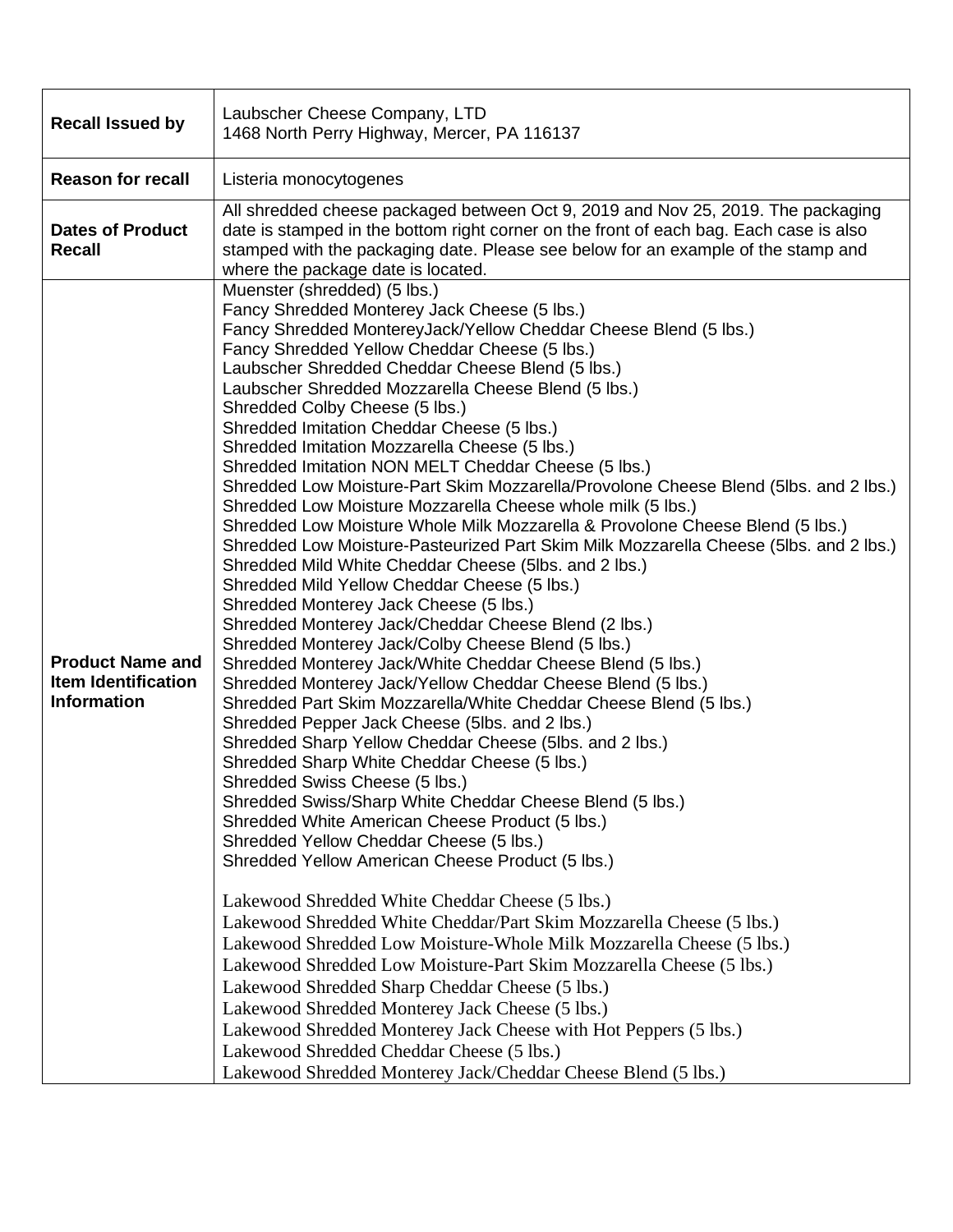